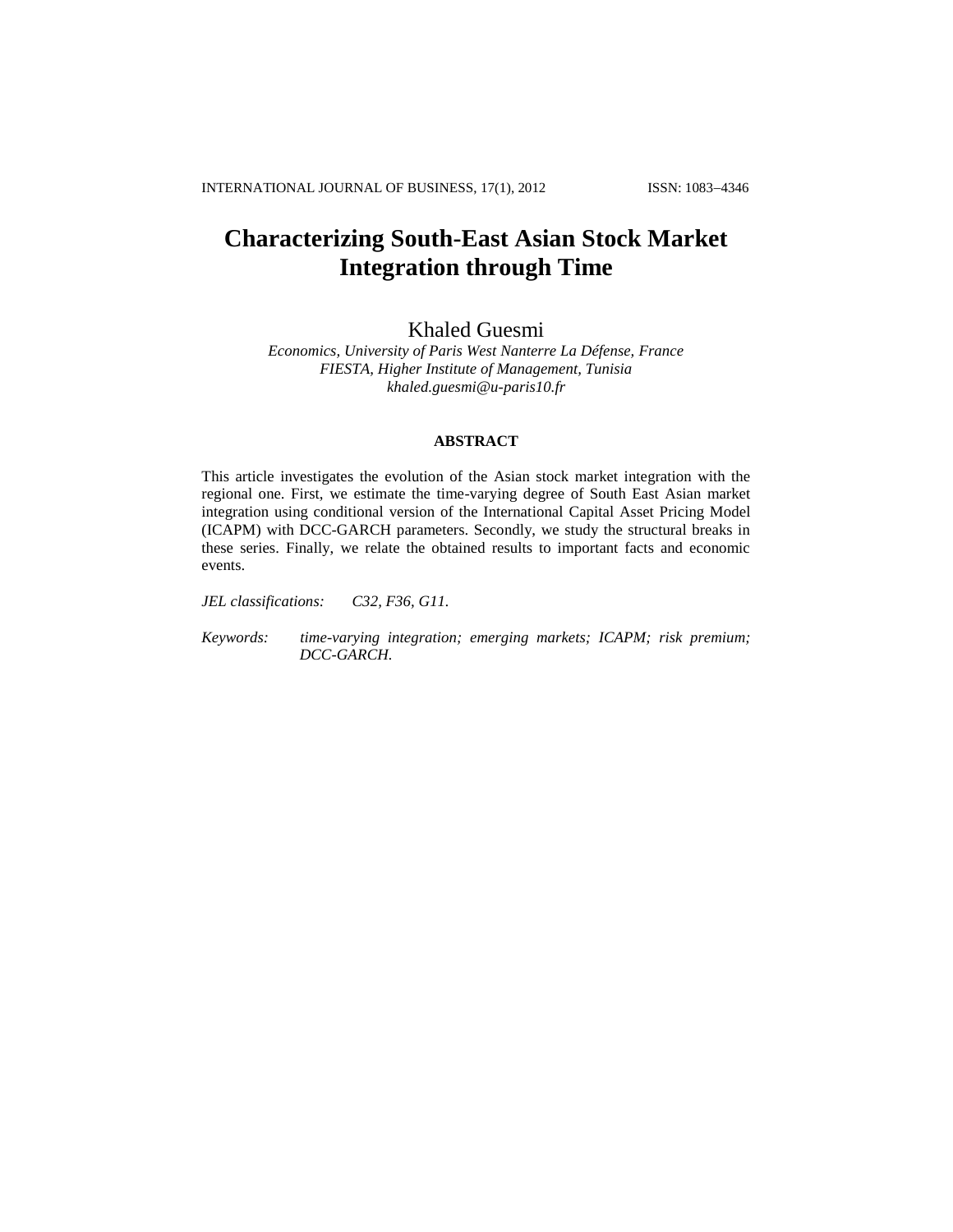## **I. INTRODUCTION**

Economic Integration is, first of all, the gradual elimination or abolition of economic barriers which impede free movement of goods, services, capital and people among a group of nations. Today we can distinguish a variety of economic integrations in the world from different perspectives such as "degree", "size" and "diversity". With respect to the "size" of Economic Integration, we can separate regional Economic Integration from the Global Economic Integration, like lowering tariffs in the framework of the rounds under the General Agreement on Tariffs and Trade (GATT) and World Trade Organization (WTO). There are more than 150 regional economic integrations around the world, in which the EU, the North America Free Trade Agreement (NAFTA) and the emerging South East Asian Economic integration are the three biggest regional integrations with respect to their economic size.

These regional trade agreements result in part from a greater openness of the member countries, and a desire to become more competitive in the world market by mobilizing their joint efforts and synergies. However, the links between global and regional integration are not the same in each area. In some regions, international integration preceded the regional one, as happened in Asia, whereas the reverse approach is seen in other areas such as Latin America. Moreover, the speed of this financial integration process may vary over time, and differs from one region to another.

So Globalization and financial integration in particular, can enable emerging markets to achieve better diversification of their risks, efficient allocation of capital, and offers great potential for economic growth. But on the other hand, this may have undesirable effects, including an increase in financial vulnerability due to external shocks, and disparities in their commercial exchanges with developed countries (Levine and Zervos, 1996; Stiglitz, 2002; Bekaert *et al.*, 2002). An assessment of the level of financial integration of these markets is thus crucial, since the latter seems to be inevitable and the source of all the complexities affecting international asset pricing and regional economic-cooperation policies. Studies conducted on this topic can also shed light on other aspects, including the current trend of financial integration, its determinants, and its effects on the risk premium and the cost of capital in an international context.

Although previous studies have provided a general understanding of the global integration process of individual emerging markets over the recent decades (Errunza and Losq, 1985; Bekaert and Harvey, 1995; Jong and Roon, 2005; Carrieri *et al.*, 2007; Pukthuanthong and Roll, 2009), little attention has been paid to the dynamics of the integration of emerging market regions into the world market, which has now become an undeniable trend. Moreover, on the methodological level, the potential time-varying shifts in the integration process that governs stock-market return dynamics, resulting from the structural reforms undertaken by emerging countries, have rarely been considered. This then leads to a biased assessment of the degree of financial integration.

This study contributes to the existing literature by developing a dynamic international capital asset pricing model (ICAPM) allowing for smooth transition between different integration regimes. Specifically, expected returns may move from a perfectlysegmented regime to a perfectly-integrated one, or vice versa, depending on a certain number of national and international factors that are likely to drive the process of regional integration. Our study differs from past studies in that we investigate the integra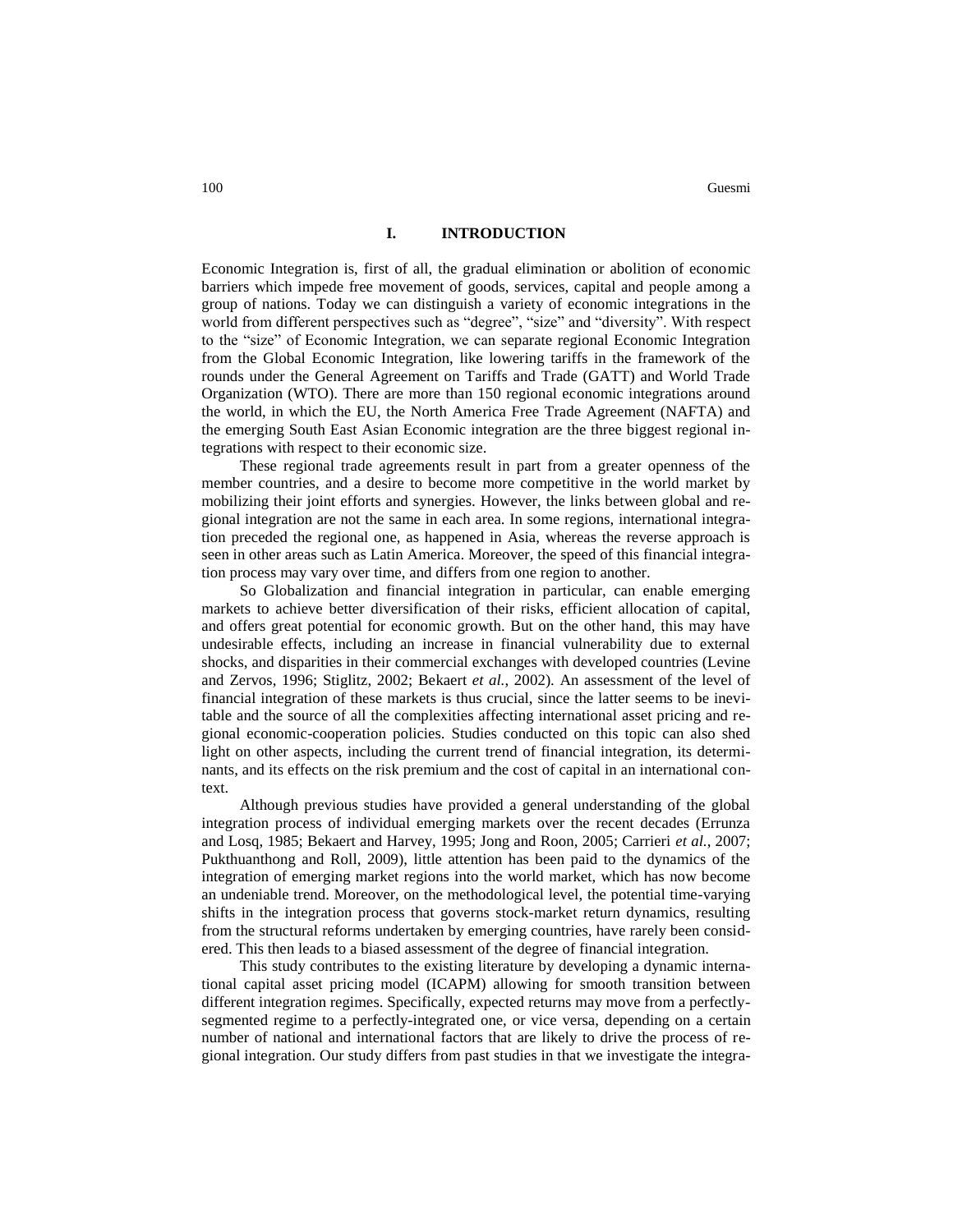tion of emerging market into a regional market, rather than individual emerging markets, using actual real exchange rates as a common source of risk, in addition to regional and domestic sources of risk.

Our results show that the degree of integration in South East Asian emerging market region varied widely through time over the period 1996-2008. Although the general trend is towards increasing financial integration, emerging market seems to be still significantly segmented from the regional market.

The paper is organized as follows. Section II describes the conditional version of the International Capital Asset Pricing Model where world market risk, exchange risk and local risk are priced. Section III presents the empirical methodology. The data is described in Section IV. The results are reported in Section V. Section VI concludes.

#### **II. LITERATURE ON STOCK MARKET INTEGRATION**

When dealing with emerging markets, various degrees of financial integration must be considered, and previous studies may be grouped into two main categories: those that tested the perfect integration hypothesis of international capital markets, and those that test the hypothesis of partial integration. Since the relevant literature is extremely extensive, here we will discuss only a few major papers.

Using data from 20 emerging markets, Harvey (1995) tests the international version of the CAPM model developed by Sharpe (1964) and Lintner (1965), and subsequently improved by Solnik (1974). He concludes that the world market risk represented by the MSCI world index is not pertinent, in view of the low betas obtained. This suggests that emerging markets are not fully integrated into the world market. This result remains unchanged after it is adjusted for the effect of discontinuous trading.

Rejection of the hypothesis of perfect integration supports naturally the idea of the partial integration of emerging markets, which can be tested using Stehle (1977)'s methodology. In fact, the author proposed the use of a conditional ICAPM in which expected return on an asset depends both on the global systematic risk represented by the covariance between the asset and the world market portfolio, and the local systematic risk represented by the covariance between the asset and the national market portfolio. In the absence of exchange rate risk, Stehle (1977) derives two alternative testable versions: a pricing model for an integrated state and a model for a segmented state. The first model requires that an asset's expected return is a function of the global systematic risk, and the "adjusted" local systematic risk, which corresponds to the uncorrelated portion between the national and world market portfolios. Under the null hypothesis of perfect integration, the local beta should be zero. The pricing model in case of segmented markets is constructed in a similar fashion, except that the roles of the local and global systematic risks are reversed. Claessens and Rhee (1994) use this methodology to examine the risk-return linkages in 16 emerging markets over the period from 1989 to 1992. The empirical results obtained contradict the hypothesis of integration in most of the markets. By combining the two tests, the authors show that emerging countries under consideration (Brazil, Greece, South Korea, Mexico, Pakistan, the Philippines, Taiwan, and Thailand) were segmented from the world market.

In a different way, the empirical evidence documented in studies such as Stulz (1981), Errunza and Losq (1985), and Wheatley (1988) supports the partial segmentation hypothesis in light of the significant effects of legal barriers on asset pricing rules in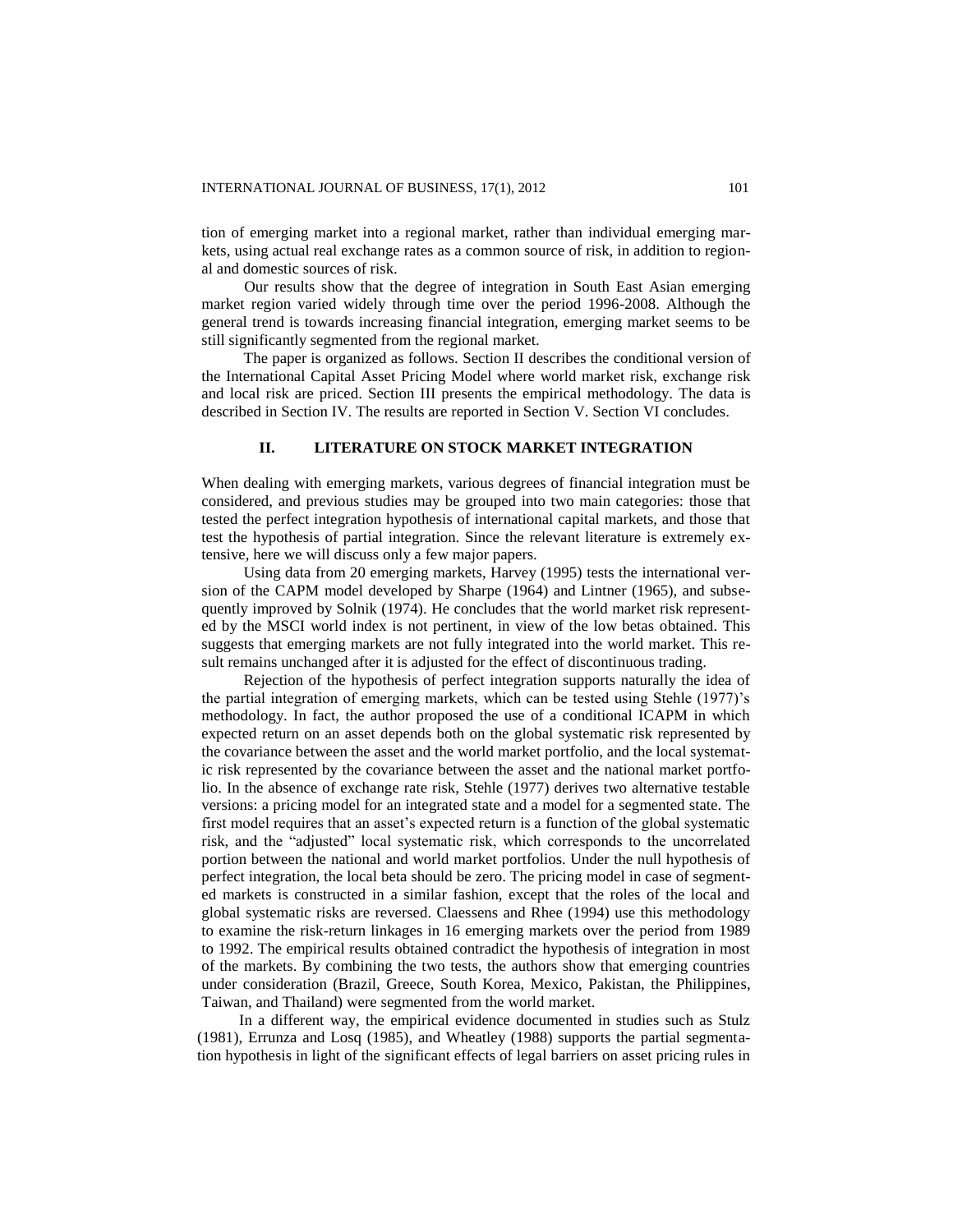emerging markets. The study by Errunza and Losq (1985) is of particular interest since it introduces a pricing structure, called "mild segmentation", in which access to the various asset classes is not equal for two types of investors: investors not subject to legal restrictions on holding assets have access to all securities, while investors subject to reference restrictions are able to conduct transactions on only a subset of assets. By analyzing stock market data from nine emerging markets and the United States over the 1976-1980 period, the authors show that emerging markets are neither strictly segmented nor perfectly integrated.

Bekaert and Harvey (1995) agree with the idea of a partial integration, but are against a static measure of the degree of market integration. Accordingly, they develop an alternative model which combines the two extreme cases of perfect segmentation and integration so that at each point in time expected return on an asset (or a market) depends simultaneously on a global risk factor weighted by an integration coefficient, and a local risk factor weighted by a segmentation coefficient. This model is reduced to a domestic CAPM for strictly segmented markets, and to an international CAPM for perfectly integrated markets. Bekaert and Harvey (1995) apply their nested model to 12 emerging markets and show that their level of integration changes over time.

Adler and Qi (2003) examine the integration of the Mexican market into the North-American market during the period 1991-2002. The authors generalize the model of Bekaert and Harvey (1995) to take into account the peso/dollar exchange rate risk and provide evidence that the integration measure experienced a drop during crisis periods and began to rise in the early 2000s. Additionally, the exchange rate risk was priced and relevant in explaining variations in stock returns of the Mexican equity market.

Carrieri *et al.* (2007) extend the model of Errunza and Losq (1985) to assess the integration levels of eight emerging markets using an aggregated measure of financial asset substitution. They argue that full integration is achieved if we can construct a diversified portfolio from all the eligible assets, whose returns mimic those of a portfolio composed of all the assets in an ineligible segment. Conversely, full segmentation corresponds to a null correlation between these two portfolios. The results obtained show that the local pricing factor continues to be relevant in the valuation of emerging market assets, but none of the markets considered is completely segmented from the world market. The authors also question the use of correlations of market-wide indices as an indicator of financial integration, because they significantly underestimate such integration.

Chambet and Gibson (2008) attempt to estimate the degree of integration in 25 emerging markets by using a dynamic model that not only incorporates local and global pricing factors, but also a systematic risk factor for emerging markets. The conditional variances are allowed to fluctuate according to a multivariate GARCH (1,1)-in-Mean process. This paper is particularly interesting in that the authors attempt to explain their integration measure by several economic variables, including the degree of openness and market concentration. The results show that a number of emerging markets still remain segmented, and that the level of segmentation is negatively correlated with the degree of market openness and the diversification of a country's trade structure.

Following the suggestion by Bekaert *et al.* (2007) that the price-to-earnings ratio of an industry must be the same across countries if the growth opportunities are assessed on fully-integrated markets, Bekaert *et al.* (2009) measure a country's degree of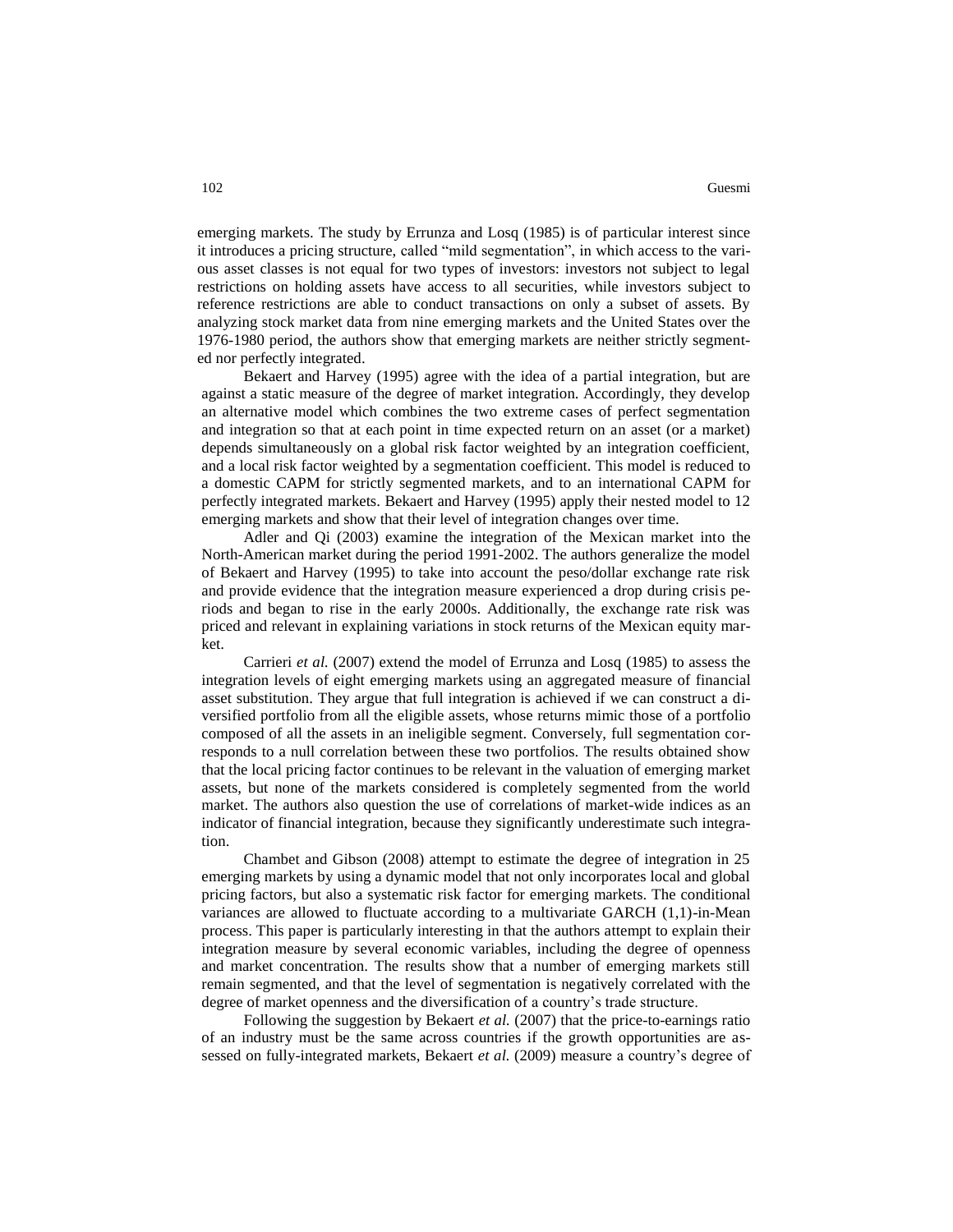segmentation by the weighted average of the absolute differences between the global and local price-to-earnings ratios for industries. According to these authors, the segmentation level of emerging markets remains significant, even if it tends to fall over time.

Our study first focuses on the dynamics of financial integration of South East Asian emerging stock market in an environment of multiple sources of systematic risks, structural change, and interactions between the various return series. We then examine the portions of the returns explained by regional and local risk factors respectively, by carrying out a decomposition of the total risk premium.

#### **III. EMPIRICAL APPROACH**

Consider first a fully integrated regional financial market in which purchasing power parity holds. Under these assumptions, several authors (Adler and Dumas, 1983; Solnik, 1977) have extended the domestic CAPM of Sharpe (1964) to an international setting. Formally, a conditional version of the model can be written as:

$$
E_{t-1}(R_{it}^{c}/\psi_{t-1}) = \delta_{reg,t-1}Cov(R_{it}^{c}, R_{reg,t}^{c}/\psi_{t-1})
$$
 (1)

where  $E_{t-1}(R_{it}^c)$  is the excess return issued in country *i*, conditionally on a set of information  $\psi_{t-1}$  that is available to investors up to time *t*-1.  $R_{reg,t}^c$  is the return on the regional market portfolio. Cov is the conditional covariance between the security's return and the region market returns.  $\delta_{\text{reg,t-1}}$  refers to the conditionally expected regional price of covariance risk.

However, the existence of explicit restrictions to capital flows in emerging markets, and the empirical record (e.g., Bekaert and Harvey, 1995, 1997) suggests that emerging markets, may not be fully integrated. Errunza and Losq (1985, 1989) extend the ICAPM to account for mild segmentation between markets: a subset of the assets is available to all investors, while ownership of the remaining assets is restricted to a subset of the investors. Under these assumptions, expected returns are a function of two risk factors: exposure to global market risk and exposure to non-diversifiable national risk. This model can be written as follows:

$$
E_{t-1}(R_{it}^{c}) = \Omega_{t-1}^{i} \bigg[ \delta_{reg,t-1} \text{Cov}(R_{it}^{c}, R_{reg,t}^{c}) + \sum_{k=1}^{1} \delta_{k,t-1} \text{Cov}(R_{it}^{c}, t_{kt}^{c}) \bigg] + (1 - \Omega_{t-1}^{i}) \delta_{i,t-1} \text{Var}(R_{it}^{c})
$$
\n(2)

where  $t_{kt}^c$  is the return on the exchange rate of the currency of country *k* against the currency of the reference country  $c$ .  $\delta_{k,t-1}$  expresses the expected price of the exchange risk for currency k. l is the number of markets included in the sample. Exponent *c* indicates that returns are expressed in the currency of the reference country.  $\delta_{reg,t-1}$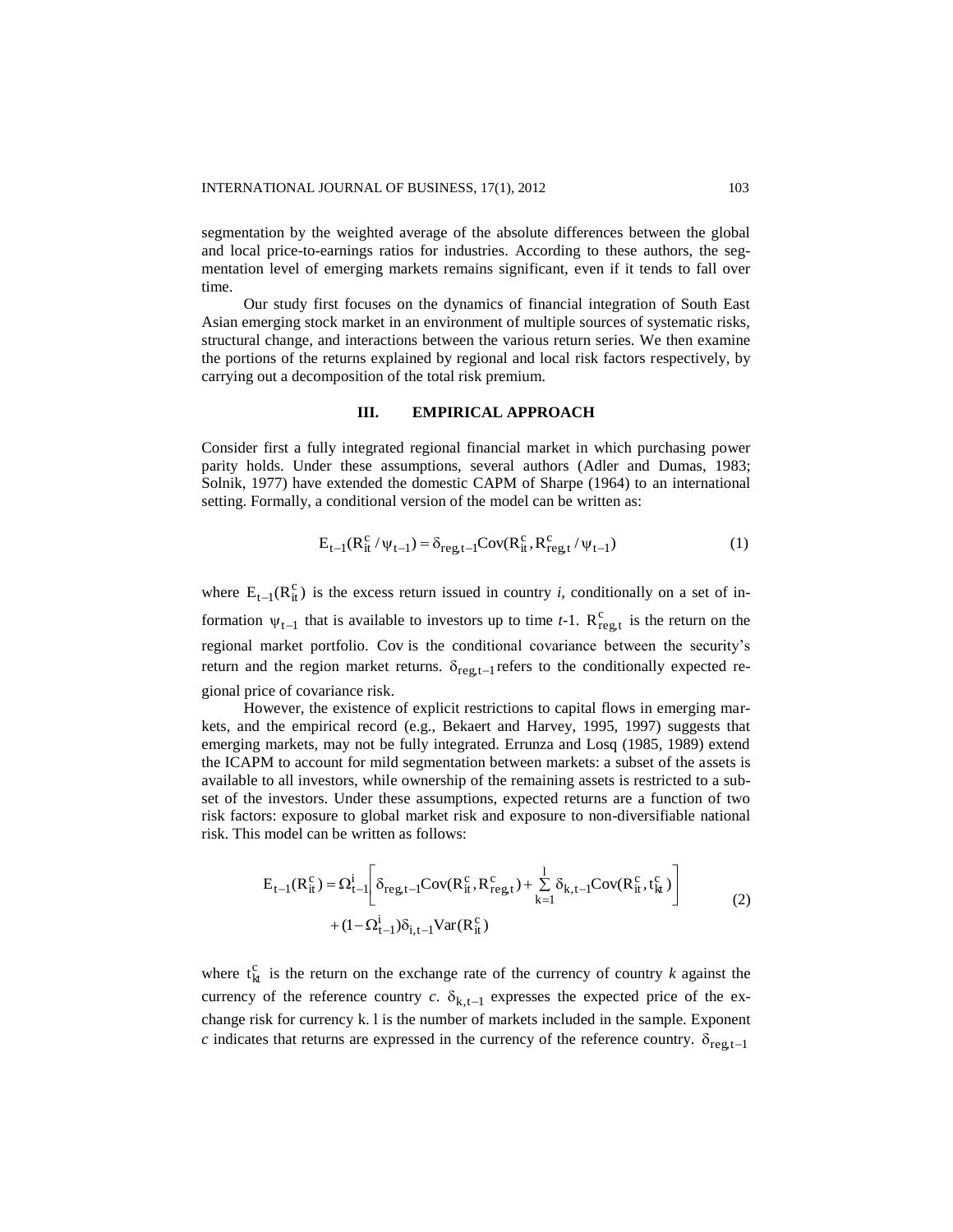refers to the conditionally expected regional price of covariance risk.  $\Omega_{t-1}^i$  is the conditional probability of transition between segmentation and integration states, which falls within the interval [0,1] and can be thus interpreted as a conditional measure of integration of market *i* into the regional market. If  $\Omega_{t-1}^i = 1$ , only the covariance risk is priced and the strict segmentation hypothesis is rejected. If  $\Omega_{t-1}^i = 0$ , the unique source of systematic risk is the variance and the pricing relationship in a strictly segmented market applies.

At the empirical stage, the pricing formula in Equation (2) will be simultaneously estimated for the regional market and for four emerging market. That is, we have a system of five equations where the expected return on the regional market portfolio is given bb

$$
E_{t-1}(R_{reg,t}^c) = \lambda_{reg,t-1}Var_{t-1}(R_{reg,t}^c) + \lambda_{ML,t-1}Cov_{t-1}(R_{reg,t}^c, t_{ML,t}^c) + \lambda_{TA,t-1}Cov_{t-1}(R_{reg,t}^c, t_{TA,t}^c) + \lambda_{SL,t-1}Cov_{t-1}(R_{reg,t}^c, t_{SL,t}^c) + \lambda_{SN,t-1}Cov_{t-1}(R_{reg,t}^c, t_{SN,t}^c)
$$
\n(3)

and the expected return for market *i* is expressed as follows

$$
E_{t-1}(R_{it}^{c}) = \Omega_{t-1}^{i} \begin{bmatrix} \lambda_{reg,t-1}Cov_{t-1}(R_{it}^{c}, R_{reg,t}^{c}) + \lambda_{ML,t-1}Cov_{t-1}(R_{it}^{c}, R_{rML,t}^{c}) \\ + \lambda_{TA,t-1}Cov_{t-1}(R_{it}^{c}, R_{TA,t}^{c}) + \lambda_{SL,t-1}Cov_{t-1}(R_{it}^{c}, R_{SL,t}^{c}) \\ + \lambda_{SN,t-1}Cov_{t-1}(R_{it}^{c}, R_{SN,t}^{c}) \end{bmatrix}
$$
\n
$$
+ (1 - \Omega_{t-1}^{i})\lambda_{i,t-1}VAR_{t-1}(R_{it}^{c})
$$
\n(4)

where  $i = ML$  (Malaysia), TA(Thailand), SL (Sri Lanka), and SN (Singapore)

In Equation (4),  $t_{MLt}^c$ ,  $t_{TAt}^c$ ,  $t_{SLt}^c$  and  $t_{SNt}^c$  are respectively the returns on the real exchange rate indices of the four markets under consideration, and  $\lambda_{ML,t-1}, \lambda_{TA,t-1}, \lambda_{SR,t-1}$  and  $\lambda_{SN,t-1}$  refer to the expected prices of the exchange rate risk.

We follow previous works to specify the evolution of prices of risk. These prices are modeled as a function of information variables:  $\lambda_{\text{reg},t-1} = \text{Exp}(\delta'_{\text{reg}}X_{\text{reg},t-1})$ ,  $\lambda_{i,t-1} = \text{Exp}(\gamma'_i X_{i,t-1})$  and  $\lambda_{k,t-1} = (\delta'_k X_{\text{reg},t-1})$ , where  $X_{reg,t-1}$  and  $X_{i,t-1}$  are respectively a set of regional and local variables. The degree of integration of country *i* into the regional market,  $\Omega_{t-1}^i$ , is modeled by using an exponential function that satisfies the condition  $0 \le \Omega_{t-1}^i \le 1$ follows  $\Omega_{t-1}^{i} = \text{Exp}(-|g'_{i}X_{i,t-1}|)$ , where  $X_{i,t-1}$  is the vector of information variables available at time t-1 that are susceptible to drive the integration degree of country *i*.

More specifically, the econometric specification of the model to be estimated, i.e., Equations (3) and (4), is characterized by the following system of equations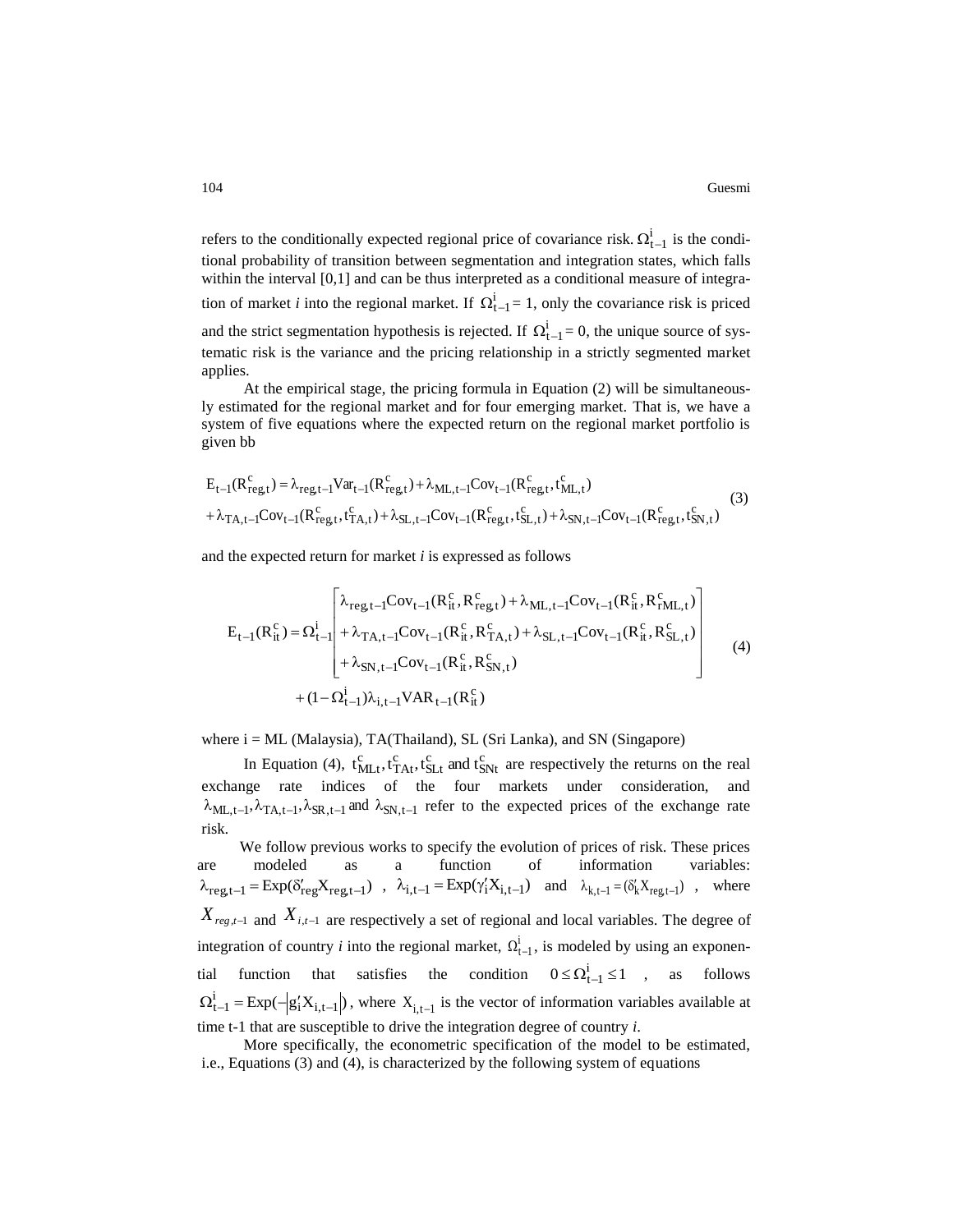$$
R_{it} = \Omega_{t-1}^{i}(\lambda_{reg,t-1}h_{ireg,t} + \lambda_{TA,t-1}h_{iTA,t} + \lambda_{ML,t-1}h_{iML,t} + \lambda_{SR,t-1}h_{iSR,t} + \lambda_{M,t-1}h_{iSN,t})
$$
  
+  $(1 - \Omega_{t-1}^{i})\lambda_{i,t-1}h_{ii,t} + \varepsilon_{it}$   
 $\varepsilon_{t} = (\varepsilon_{reg,t}, \varepsilon_{TA,t}^{c}, \varepsilon_{ML,t}^{c}, \varepsilon_{SR,t}^{c}, \varepsilon_{SN,t}^{c}, \varepsilon_{TA,t}, \varepsilon_{ML,t}, \varepsilon_{SR,t}, \varepsilon_{SN,t})/\psi_{t-1} \sim N(0, H_{t})$   
 $H_{t} = D_{t}R_{t}D_{t}^{i}$   
 $R_{t} = (\text{diag}(Q_{t}))^{-1/2}Q_{t}(\text{diag}(Q_{t}))^{-1/2}$   
 $\lambda_{reg,t-1} = \text{Exp}(\delta_{reg}X_{reg,t-1}); \lambda_{i,t-1} = \text{Exp}(\gamma_{i}^{'}X_{i,t-1}); \lambda_{k,t-1} = \text{Exp}(\delta_{k}X_{reg,t-1})$   
 $\Omega_{t-1}^{i} = \text{Exp}(-|\varepsilon_{i}^{'}X_{i,t-1}|)$ 

where  $R_{it}$  refers to the (9×1) vector of excess returns which are assumed to be normally distributed. H<sub>t</sub> is the variance-covariance matrix of returns at time t.  $R_t$  is the (9×9) symmetric matrix of dynamic conditional correlations.  $Q_t$  is a (9×9) variancecovariance matrix of standardized residuals ( $u_t = \varepsilon_t / \sqrt{h_t}$ ) which is defined as follows:

$$
Q_{t} = (1 - \theta_{1} - \theta_{2})\overline{Q} + \theta_{1}\mu_{t-1}\mu_{t-1} + \theta_{2}Q_{t-1}
$$
(6)

where  $Q_t = E(u_t, u'_t)$  refers to a (9×9) symmetric positively-defined matrix of the unconditional variance-covariance of standardized residuals.  $\theta_1$  and  $\theta_2$  are the unknown parameters to be estimated. The sum of these coefficients must be less than one in order to insure positivity of the matrix  $Q_t$ .

We adopt a 2-stage procedure to estimate the pricing system (5) since the simultaneous estimation of the full model is not feasible given a large number of unknown parameters. We first estimate a subsystem of five equations for excess returns on market and four real exchange rate indices. This stage allows us to obtain the conditional variance of market and real exchange rate indices, their conditional covariance as well as the prices of market and exchange rate risks. In the second stage, we estimate the price of local market risk and the time-varying level of integration for each emerging market in the system (5) by imposing the estimators obtained from the first stage. Note that by doing so we explicitly maintain the same prices of regional market and exchange rate risks across different emerging market. The estimation of the vector of unknown parameters  $(\theta)$  is carried out by the quasi-maximum likelihood estimation method.

#### **IV. DATA**

This study investigates the regional integration process of four emerging market (Malaysia, Thailand, Singapore, and Sri Lanka). Monthly data are collected for stock market indices, regional stock market index, and real effective exchange rate indices over the period from March 31, 1996 to March 31, 2008. All returns are expressed in US dollars and are converted into excess returns by subtracting the one-month Eurodollar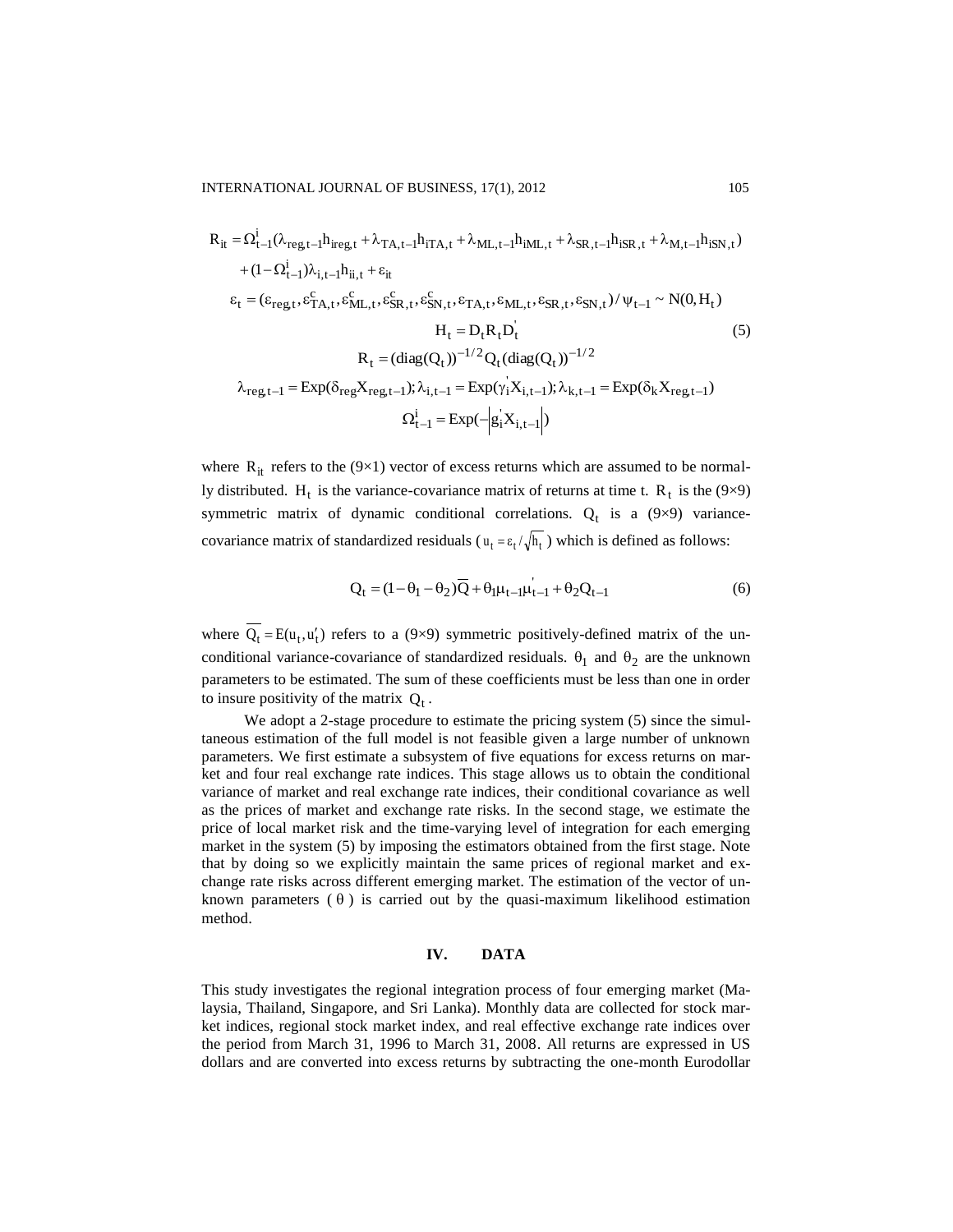interest rate, taken as the risk-free rate in our study. We use the real effective exchange rate (REER) index to represent the exchange rate risk since variations in the inflation rates of emerging markets are much significant in comparison to those in the exchange rates.

Global instrumental variables are used to explain changes in the prices of regional markets and foreign exchange risk. We employ the following variables: the dividend yield of the region in excess of the 30-day Eurodollar interest rate which is denoted by (RDY), the return of regional market index (RRENT) and the region term premium which is denoted by (RPRM), The local instrumental variable include the dividend yield of a market portfolio (RDIV), the return on the stock market index in excess of the 30-day Eurodollar interest rate (RRI), and the variation in the inflation rate (VIR). The data for the research is extracted from MSCI and Datastream International.

Two information variables are used in this study to capture the evolution of market integration. These are the variation in the US term premium (USV) and the level of market openness (OPEM). The US term premium is found to have significant impacts on the formation of the total risk premium (Fama and French, 1992; Priso, 2001), and to reflect variations in investors' average risk aversion (Avramov, 2002). Moreover, Chinn and Forbes (2003), and Kose *et al.* (2003), among others, show that international interest rates have substantial effects on valuation and on financial asset allocation in international context. For their part, Adler and Qi (2003) use the interest rate spread as a factor of financial integration, and find that this variable affects the mobility of international capital flows which, in turn, leads to changes in the level of market integration.

The degree of market openness of a region is measured by the ratio of imports plus exports to GDP. This variable is computed using data from MSCI, World Bank's International Finance Corporation, and Datastream International. It is useful in that trade liberalization is commonly considered as a factor of convergence between markets as well as a key element for the elaboration of international development strategy. This liberalization process has sharply accelerated in a number of emerging market countries during the early 1980s in order to deal with the lack of resources available to finance economic growth, and to remedy the poor performance of their financial markets. Bekaert and Harvey (1997, 2000), Rajan and Zingales (2001), and Bhattacharya and Daouk (2002) document that higher degree of market openness led to increase the exposure of national markets to global risk factors. Thus, as the markets became more open to foreign trade and capital flows, their level of economic integration would rise, and asset exchanges became significant. Accordingly, the degree of market openness can be a potential factor in promoting financial integration.

#### **V. EMPIRICAL RESULTS**

#### A. **Prices of Regional Market and Foreign Exchange Risks**

Panel A of Table 1 presents the estimated parameters for the price of exchange rate. The price of currency risk for Malaysia and Thailand are explained by three variables (RDY), (RRENT) and (RPRM). For Singapore market, the price of currency risk is mainly determined by (RRENT) and (RPRM). The price of currency risk for Thailand is explained by (RDY), (RRENT) and (RPRM). The result of Wald test shows that the price of currency risk are significantly different from zero and vary over time for all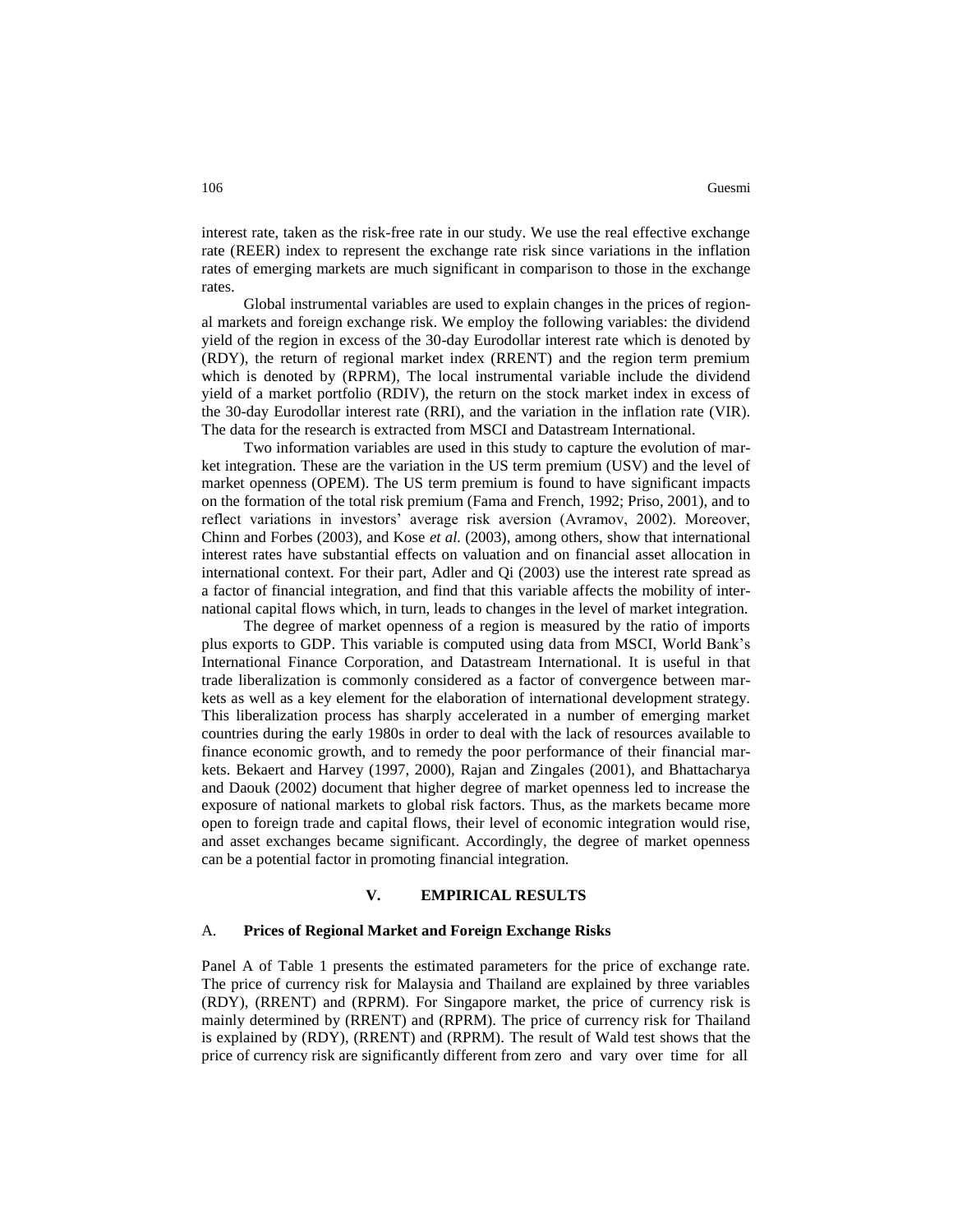| Table 1<br>Prices of regional market and real exchange rate risks                                                             |                 |             |                |              |                        |         |  |  |  |  |
|-------------------------------------------------------------------------------------------------------------------------------|-----------------|-------------|----------------|--------------|------------------------|---------|--|--|--|--|
|                                                                                                                               | Constant        | <b>RPY</b>  |                | <b>RRENT</b> | <b>RPRM</b>            |         |  |  |  |  |
| Panel A : Price of exchange rate risk                                                                                         |                 |             |                |              |                        |         |  |  |  |  |
| Malaysia                                                                                                                      | $0.346***$      |             | $0.0002***$    | $-0.004***$  | $0.021***$             |         |  |  |  |  |
|                                                                                                                               | (0.146)         |             | (0.00001)      | (0.001)      | (0.007)                |         |  |  |  |  |
| Singapore                                                                                                                     | $0.715***$      | 0.0001      |                | $-0.007***$  | $0.011^{\ast\ast\ast}$ |         |  |  |  |  |
|                                                                                                                               | (0.056)         | (0.0002)    |                | (0.0005)     | (0.002)                |         |  |  |  |  |
| Sri-Lanka                                                                                                                     | $0.636***$      | 0.0001      |                | $-0.007***$  | 0.012                  |         |  |  |  |  |
|                                                                                                                               | (0.178)         | (0.0001)    |                | (0.001)      | (0.010)                |         |  |  |  |  |
| Thailand                                                                                                                      | 0.149           |             | $0.0001***$    | $-0.002**$   | $0.013***$             |         |  |  |  |  |
|                                                                                                                               | (0.120)         |             | (0.00002)      | (0.001)      | (0.006)                |         |  |  |  |  |
| Panel B: Price of regional market risk                                                                                        |                 |             |                |              |                        |         |  |  |  |  |
| Asia                                                                                                                          | $0.08***$       | $0.081***$  |                | $0.009***$   | $0.003***$             |         |  |  |  |  |
|                                                                                                                               | (0.013)         | (0.073)     |                | (0.0001)     | (0.001)                |         |  |  |  |  |
| Panel C-Specification test of price of regional and exchange rate risk                                                        |                 |             |                |              |                        |         |  |  |  |  |
| <b>Null Hypothesis</b>                                                                                                        |                 |             |                |              | $\chi^2$               | p-value |  |  |  |  |
| The price of market risk of the South East Asian region $=0$ ?<br>120.23<br>0.0000<br>$H_0: \lambda = 0$                      |                 |             |                |              |                        |         |  |  |  |  |
| The price of market risk of the South East Asian region is constant<br>$92.131***$<br>0.0000<br>$H_0: \lambda = 1$            |                 |             |                |              |                        |         |  |  |  |  |
| The price of exchange rate risk of the South East Asian markets is<br>18.122*<br>$H_0: \lambda = 1$<br>0.0000<br>jointly zero |                 |             |                |              |                        |         |  |  |  |  |
| Panel D- Analysis of residuals                                                                                                |                 |             |                |              |                        |         |  |  |  |  |
|                                                                                                                               | <b>Skewness</b> | Kurtosis    | J.B            | Q(6)         |                        | ARCH(1) |  |  |  |  |
| Malaisie                                                                                                                      | $1.172***$      | $5.441***$  | $67.786^{***}$ |              | 13.392                 | 0.403   |  |  |  |  |
| Singapour                                                                                                                     | $-0.382**$      | $5.843***$  | $51.282***$    |              | 16.801                 | 0.016   |  |  |  |  |
| Sri Lanka                                                                                                                     | $1.418***$      | 15.368***   | $952.563***$   |              | 9.739                  | 0.072   |  |  |  |  |
| Thaïlande                                                                                                                     | 0.29            | 3.247       | 2.356          |              | 5.873                  | 0.472   |  |  |  |  |
| Asie                                                                                                                          | $1.514***$      | $16.244***$ | $1092.131***$  |              | 13.32                  | 0.169   |  |  |  |  |

Notes: Numbers in parenthesis are the associated standard deviations. JB, Q(6), and ARCH(6) are the empirical statistics of the Jarque-Bera test for normality, Ljung-Box test for serial correlation of order 1, and Engle (1982)'s test for conditional heteroscedasticity. \* , \*\*, and \*\*\* indicate that the coefficients are significant at the 10%, 5%, and 1% levels respectively.  $^+$ ,  $^+$ , and  $^{+++}$  indicate that the null hypothesis of normality and autocorrelation is rejected at the 10%, 5% and 1% levels respectively.

markets under study. Figure 1 shows that the price of local market risk varies over time. This is also confirmed by the Wald test as it rejects the basic assumptions that the national risk prices are constant. For the regional price of risk, the coefficients of (RDY), (RRENT) and (RPRM) are significant. Panel D presents a detailed analysis of the mod-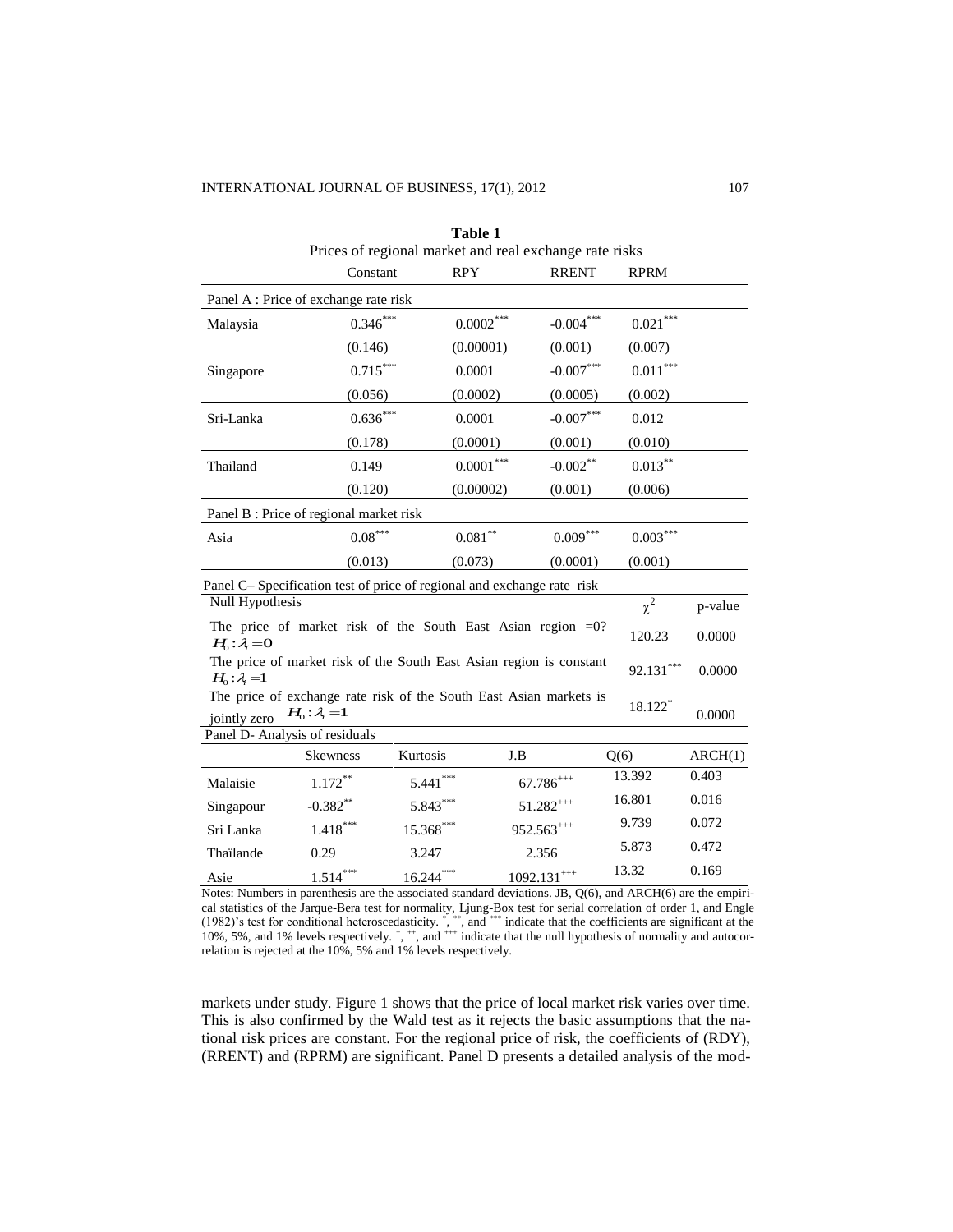el's residuals where we examine their normality, autocorrelation and conditional heteroscedastic properties. It appears that, except for the Thailand, normality of estimated residuals can be rejected for four currency returns. The Engle (1982)'s test for conditional heteroscedasticity of the standardized residuals indicates that ARCH effects no longer exist in all cases, thus revealing the appropriateness of the GARCH modeling approach.

Results of the Wald tests of nullity and constancy restrictions on the price of regional market risk, reported in Panel C, clearly rejects the null hypotheses that the latter is equal to zero and constant, which confirms the findings of previous studies including Bekaert and Harvey (1995), and Carrieri *et al.* (2007).



#### **B. Dynamics of Intra-regional Integration**

Degree of intra-regional integration differs from market to market which is a reflexion of the heterogeneity of the economic and monetary policies followed by the member countries of the regions. After a decline during the sub-period 1996-1998, the Singapore market reached high level of integration above the 60%. This is the most integrated market in the South East Asian region. This result is expected because of the Singapore's role as a financial hub in Asia. The Singapore market tends to compensate deficiencies in local markets which are insufficiently open. And it also serves as an intermediary to less developed markets like Malaysia and Indonesia. The least integrated market in the region is the Thai market. It records an average of 30.8%. Sri Lankan market recorded an average of 5.28%, in that way, the intra-regional financial integration had increased from the 2000s.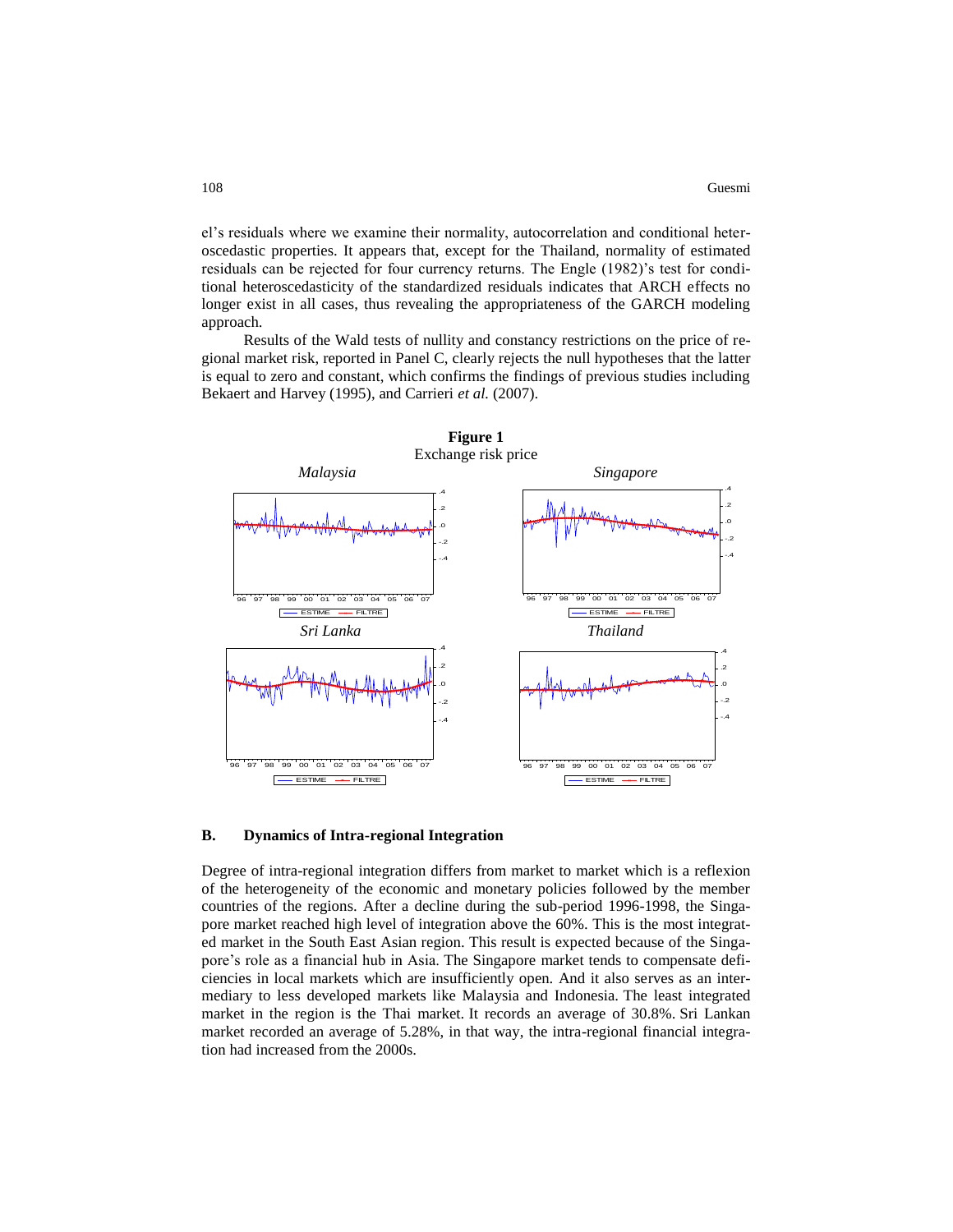| Dynamics of stock market integration                                                                                          |                                                                            |                        |                         |  |  |  |  |
|-------------------------------------------------------------------------------------------------------------------------------|----------------------------------------------------------------------------|------------------------|-------------------------|--|--|--|--|
| Panel A: Parameters of the market integration measure                                                                         |                                                                            |                        |                         |  |  |  |  |
|                                                                                                                               | Constant                                                                   | <b>OPEM</b>            | <b>USV</b>              |  |  |  |  |
|                                                                                                                               | $0.198***$                                                                 | $0.131***$             | $-0.14***$              |  |  |  |  |
| Sri Lanka                                                                                                                     | (0.037)                                                                    | (0.033)                | (0.0035)                |  |  |  |  |
| Malaysia                                                                                                                      | $0.376^{***}$                                                              | $0.161$ <sup>***</sup> | $0.193***$              |  |  |  |  |
|                                                                                                                               | (0.08)                                                                     | (0.076)                | (0.073)                 |  |  |  |  |
| Singapore                                                                                                                     | $0.631***$                                                                 | $0.07***$              | $0.118***$              |  |  |  |  |
|                                                                                                                               | (0.079)                                                                    | (0.005)<br>$0.407***$  | (0.076)                 |  |  |  |  |
| Thailand                                                                                                                      | $0.281$ <sup>***</sup><br>(0.022)                                          | (0.006)                | $-0.022$ ***<br>(0.005) |  |  |  |  |
| Panel B: Statistics of market integration                                                                                     |                                                                            |                        |                         |  |  |  |  |
|                                                                                                                               |                                                                            |                        |                         |  |  |  |  |
|                                                                                                                               | $\Omega$ mean                                                              | $\Omega$ max           | $\Omega$ min            |  |  |  |  |
| Sri Lanka                                                                                                                     | $0.528***$                                                                 | 0.846                  | 0.214                   |  |  |  |  |
|                                                                                                                               | (0.009)<br>$0.326^{\text{***}}$                                            | 0.994                  | 0.000                   |  |  |  |  |
| Malaysia                                                                                                                      | (0.006)                                                                    |                        |                         |  |  |  |  |
|                                                                                                                               | $0.743$ <sup>***</sup>                                                     | 0.999                  | 0.013                   |  |  |  |  |
| Singapore                                                                                                                     | (0.229)                                                                    |                        |                         |  |  |  |  |
| Thailand                                                                                                                      | $0.308$ <sup>***</sup>                                                     | 0.981                  | 0.000                   |  |  |  |  |
|                                                                                                                               | (0.030)                                                                    |                        |                         |  |  |  |  |
| Panel C: Specification test of price of local risk                                                                            |                                                                            |                        |                         |  |  |  |  |
| Null Hypothesis                                                                                                               |                                                                            | $\chi^2$               | p-value                 |  |  |  |  |
|                                                                                                                               | Is the price of local risk in Thailand zero? $H_0: \mathcal{A}_r = 0$      | 7.487                  | 0.1123                  |  |  |  |  |
|                                                                                                                               | Is the price of local risk in Thailand constant? $H_0: \lambda_r = 1$      | 86.889***              | 0.0014                  |  |  |  |  |
|                                                                                                                               | Is the price of local risk in Singapore zero? $H_0: \lambda_s = 0$         | 69.351***              | 0.0000                  |  |  |  |  |
| Is the price of local risk in Singapore constant? $H_0: \lambda_s = 1$                                                        | 98.588***                                                                  | 0.0000                 |                         |  |  |  |  |
|                                                                                                                               | Is the price of local risk in Sri Lanka zero? $H_0: \mathcal{F}_{S_R} = 0$ | $21.175***$            | 0.0003                  |  |  |  |  |
|                                                                                                                               | Is the price of local risk in Sri Lanka constant? $H_0: \lambda_{SR} = 1$  | $24.707***$            | 0.0000                  |  |  |  |  |
|                                                                                                                               | Is the price of local risk in Malaysia zero? $H_0: A_M = 0$                | 9.812**                | 0.0437                  |  |  |  |  |
|                                                                                                                               | Is the price of local risk in Malaysia constant? $H_0: \lambda_M = 1$      | $23.120***$            | 0.0000                  |  |  |  |  |
| $\alpha$ , and $\alpha$<br>Notes: Numbers in parenthesis are the associated standard deviations.<br>indicate that the coeffi- |                                                                            |                        |                         |  |  |  |  |

**Table 2**

cients are significant at the 10%, 5%, and 1% levels respectively.

In Figure 2 we depict the time-paths of financial integration measure for four emerging market. Malaysia has experienced a decline in the degree of integration early in the period 1996-1998 before resuming the upward movement from the years 1999- 2000. These results were expected as the rate of trade openness of economies and the development of financial markets had significantly increased since the 1990s. We can deduce that except Singapore market, the other markets of member countries are not strongly integrated in the study area. Petri (1993) finds that the geographical proximity effects are not significant in the South East Asian region, indicating that the strategy of developing Asian countries is turned to the conquest of foreign markets. These results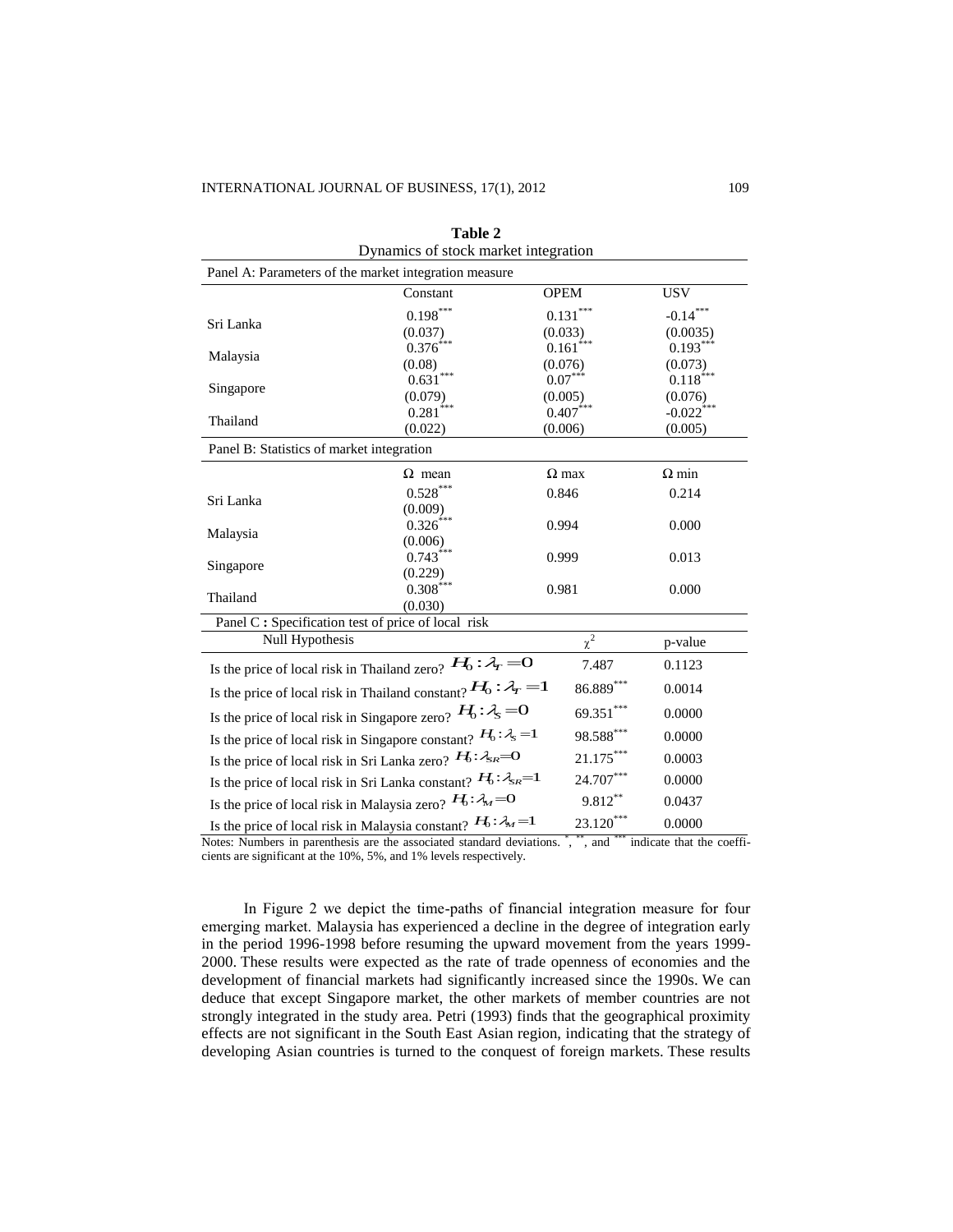are verified by Frankel and Wei (1993) and Frankel *et al.* (1993) showing that the intraregional trade integration in Asia is influenced more by the rapid growth in these countries than by a genuine commitment to economic integration.



**Figure 2** Dynamic integration of emerging market regions into the regional market

## **C. Market Integration and Formation of Total Risk Premium**

The total risk premium (TPR) can be broken down into two components. The first component, called a global risk premium (GPR), consists of regional market risk premium and exchange rate risk premium. It is weighted by the level of integration  $\Omega_{t-1}^i$ . The second one, referred to as the local risk premium (LRP), is weighted by the level of market segmentation  $(1 - \Omega_{t-1}^i)$ . Formally, the total risk premium for market *i* with  $i =$ ML, TA, SL, and SN is given by:  $TPR_{i,t} = GPR_{i,t} + LPR_{i,t}$ . Table 3 reports the average values of the total, the global and local risk premiums. The two-sided Student-t test indicates that both the global and local risk premiums are significantly different from zero at the 1% level for all the markets considered. Sri Lanka market has the highest total risk premium (17.5%), followed by Malaysia (15.25%), Singapore (9.5%), and Thailand (6.82%). The local risk premiums are on average greater than the global premiums for all countries. The local risk premium in Sri Lanka is the largest and represents 90% of the total risk premium. This result is in fact expected, given the high risk exposure of this market, e.g., repeated economic crises. For the remaining countries, the proportion of local risk premium in the total risk premium ranges from 85% (Malaysia) to 100% (Singapore). The analysis of risk premiums thus confirms our previous findings that these countries are not perfectly integrated into the regional market.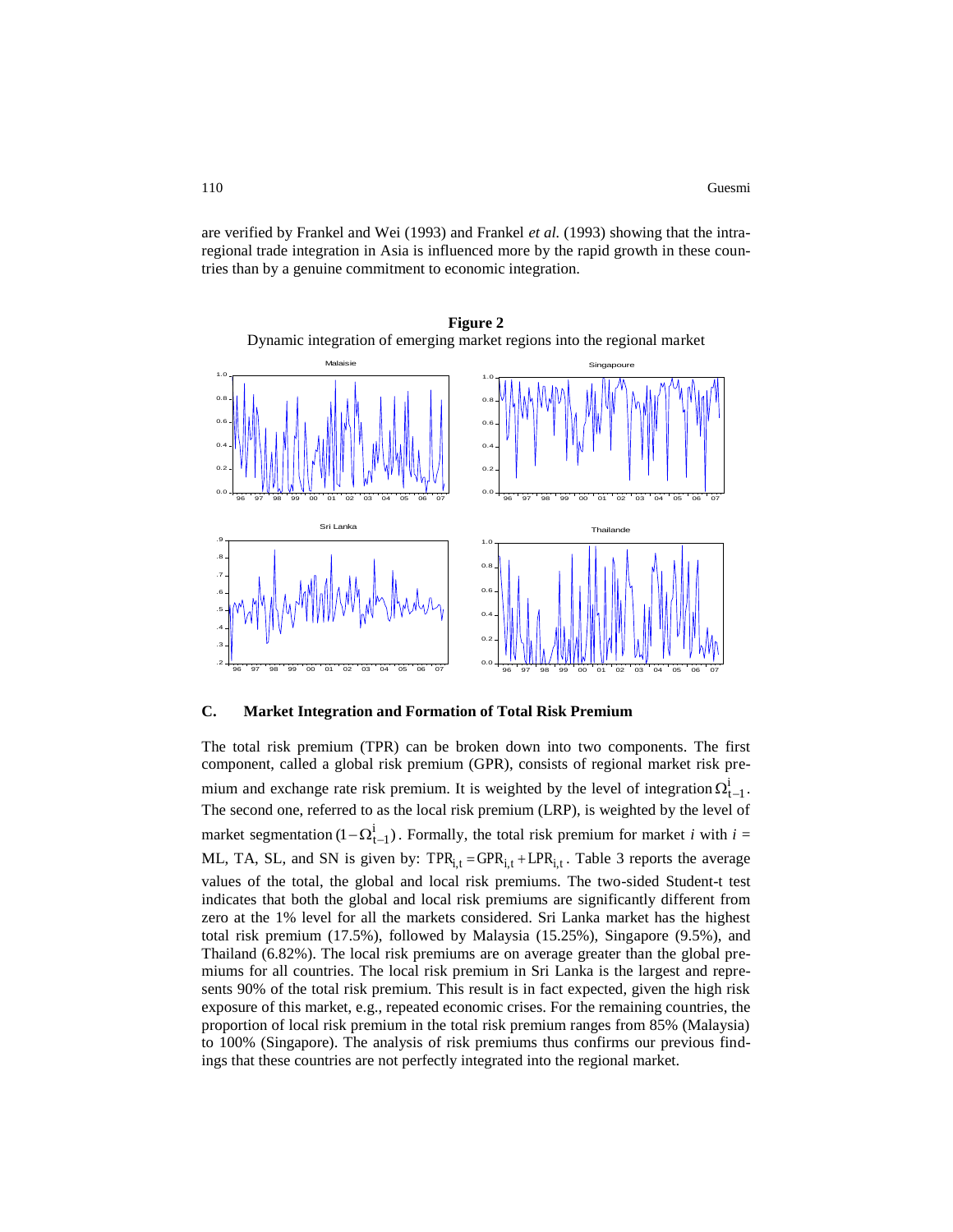| ravic J                                 |               |               |               |  |  |  |  |
|-----------------------------------------|---------------|---------------|---------------|--|--|--|--|
| Decomposition of the total risk premium |               |               |               |  |  |  |  |
|                                         | TPR           | <b>DPR</b>    | <b>GPR</b>    |  |  |  |  |
|                                         | $15.240^{++}$ | $13.343***$   | $1.897^{+++}$ |  |  |  |  |
| Malaysia                                | (0.187)       | (0.124)       | (0.230)       |  |  |  |  |
|                                         | $10.283***$   | $8.877***$    | $1.406^{+++}$ |  |  |  |  |
| Singapore                               | (0.251)       | (0.101)       | (0.259)       |  |  |  |  |
| Sri Lanka                               | $15.498***$   | $14.440^{++}$ | $1.058***$    |  |  |  |  |
|                                         | (0.235)       | (0.145)       | (0.292)       |  |  |  |  |
| Thailand                                | $7.636^{+++}$ | $6.628***$    | $1.008***$    |  |  |  |  |
|                                         | (0.183)       | (0.044)       | (0.176)       |  |  |  |  |

**Table 3**

Notes: +++ indicates that the average risk premiums are significantly different from zero at the 1% level with respect to the two-sided Student-t test.

# **VI. CONCLUSION**

This study tests a conditional version of ICAPM where the regional market, exchange and local risk are explicitly parametrized as independent pricing factors. We model conditional second moments using a multivariate DCC-GARCH (1, 1) process. We document that this novel GARCH specification provides a significantly better fit of the covariance process of emerging market returns than a standard specification. Our methodology is fully parametric enabling us to use the model estimates to investigate the relative magnitude and the dynamics of the exchange, regional and local risk premiums.

Overall, we find that the level of market integration varies widely over time and is satisfactorily explained by the US term premium and the level of market openness. Even though it reaches fairly high values during several periods, and exhibit an upward trend towards the end of the estimation period, the emerging market considered still remain substantially segmented from the regional market. These results thus suggest that diversification into emerging market assets continue to produce substantial profits and that the asset pricing rules should reflect a state of partial integration. Our investigation, which addresses the evolution and formation of total risk premiums, confirm this empirically. In fact, decomposition of the total risk premium shows that the local risk factor, i.e., the variance risk related to the regional market index, explains more than 50% of the total risk premium on average. The largest proportion obtained is for Thailand (85%).

The scope of our conclusions may be limited for several reasons. Our investigation has ignored some integration information variables. In fact, an immense amount of evidence shows that stock prices are affected by market, economic and world fundamentals (Chen *et al.*, 1986; Hardouvelis *et al.*, 2006). De Santis and Gerard (1998) and Ng (2004) shows that exchange rate volatility, industrial production and oil price changes (market fundamentals ) are important in tests of asset pricing models for market integration . Moreover, these variables are commonly applied in the literature on conditional asset pricing (see Ferson and Harvey, 1993, 1994, 1998; Bekaert *et al.*, 2002; and Gerard *et al.*, 2003). This suggests that returns we use in our tests may not reflect the effect of macroeconomics variables on stock returns. Further research is needed to address these issues.